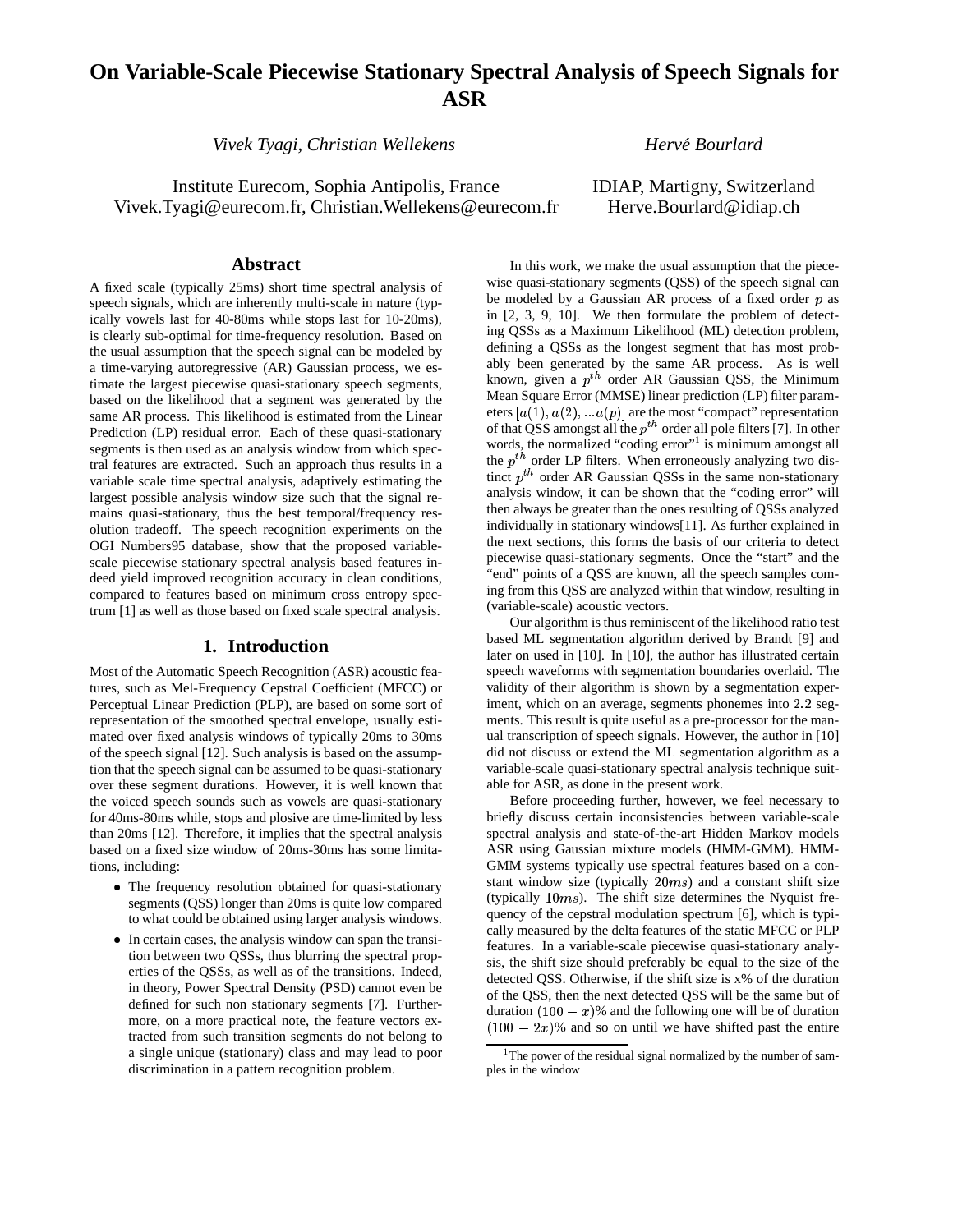duration of the QSS. This results in the undesirable effect that the same QSS gets analyzed by successively smaller windows, hence increasing the variance of the feature vector of this QSS. On the other hand, the use of a shift size equal to the variable window size will change the Nyquist frequency of the cepstral modulation spectrum [6]. Therefore, the modulation frequency pass-band of the delta filters [6] will vary from frame to frame and may suffer from aliasing for shift sizes in excess of  $20ms$ .

In [4], Atal has described a temporal decomposition technique to represent the continuous variation of the LPC parameters as a linearly weighted sum of a number of discrete elementary components. These elementary components are designed such that they have the minimum temporal spread (highly localized in time) resulting in superior coding efficiency. However, the relationship between the optimization criterion of "the minimum temporal spread" and the quasi-stationarity is not obvious. Therefore, the discrete elementary components are not necessarily quasi-stationary and vice-versa. In [3], Svendsen et al have proposed a ML segmentation algorithm using a single fixed window size for speech analysis, followed by a clustering of the frames which were spectrally similar for sub-word unit design. We emphasize here that this is different from the approach proposed here where we use variable size windows to achieve the objective of piecewise quasi-stationary spectral analysis.

The main contribution of the present paper is to demonstrate that the variable-scale QSS spectral analysis technique can possibly improve the ASR performance as compared to the fixed scale spectrum analysis. We identify the above mentioned problems and make certain engineering design choices to overcome these problems. Moreover, we show the relationship between the maximum likelihood QSS detection algorithm and the well known spectral matching property of the LP error measure [5]. Finally, we do a comparative study of the proposed variable-scale spectrum based features and the minimum cross-entropy time-frequency distributions developed by Loughlin et al [1].

# **2. ML Detection of the change-point in an AR Gaussian random process**

Consider an instance of a  $p^{th}$  order AR Gaussian process,  $\mathbf{x}[n], n \in [1, N]$  whose generative LP filter parameters can either be  $A_0 = [1, a_0(1), a_0(2) \dots a_0(p)]$  or can change from  $A_1 = [1, a_1(1), a_1(2) \dots a_1(p)]$  to  $A_2 =$  $[1, a_2(1), a_2(2), \ldots, a_2(p)]$  at time  $n_1$  where  $n_1 \in [1, N]$ . As usual, the excitation signal is assumed to be drawn from a white Gaussian process and its power can change from  $\sigma = \sigma_1$  to  $\sigma = \sigma_2$ . The general form of the Power Spectral Density (PSD) of this signal is then known to be

$$
P_{xx}(f) = \frac{\sigma^2}{|1 - \sum_{i=1}^p a(i) \exp(-j2\pi i f)|^2}
$$
 (1)

where  $a(i)$ s are the LPC parameters. The hypothesis test consists of:

- $H_0$ : No change in the PSD of the signal  $x(n)$  over all  $n \in [1, N]$ , LP filter parameters are  $A_0$  and the excitation (residual) signal power is  $\sigma_0$ .
- $H_1$ : Change in the PSD of the signal  $x(n)$  at  $n_1$ , where  $n_1 \in [1, N]$ , LP filter parameters change from  $A_1$  to  $A_2$ and the excitation(residual) signal power changes from  $\sigma_1$  to  $\sigma_2$ .

Let,  $\hat{A}_0$  denote the maximum likelihood estimate (MLE) of the LP filter parameters and  $\hat{\sigma}_0$  denote the MLE of the residual signal power under the hypothesis  $H_0$ . The MLE estimate of the filter parameters is equal to their MMSE estimate due to the Gaussian distribution assumption [2] and, hence, can be computed using the Levinson Durbin algorithm [7] without significant computational cost.

Let  $\mathbf{x}_1$  denote  $[x(1), x(2), ... x(n_1)]$  and  $\mathbf{x}_2$  denote  $[x(n_1 +$ 1), ...  $x(N)$ . Under hypothesis  $H_1$ ,  $(\hat{A}_1, \hat{\sigma}_1)$  are the MLE of  $(A_1, \sigma_1)$  estimated on  $\mathbf{x}_1$ , and  $(A_2, \hat{\sigma}_2)$  are the MLE of  $(A_2, \sigma_1)$  $\sigma_2$ ) estimated on  $\mathbf{x}_2$ , where  $\mathbf{x}_1$  and  $\mathbf{x}_2$  have been assumed to be independent of each other. A Generalized Likelihood Ratio Test  $(GLRT)$  [11] would then pick hypothesis  $H_1$  if

$$
\log L(\mathbf{x}) = \log(\frac{p(\mathbf{x}_1 | \hat{\mathbf{A}}_1, \hat{\sigma}_1)p(\mathbf{x}_2 | \hat{\mathbf{A}}_2, \hat{\sigma}_2)}{p(\mathbf{x} | \hat{\mathbf{A}}_0, \hat{\sigma}_0)}) > \gamma
$$
 (2)

where  $\gamma$  is a decision threshold that will have to be tuned on some development set. In [8], we have shown that (2) simplifies to the following,

$$
\log L(\mathbf{x}) = \frac{1}{2} \log \left[ \frac{\hat{\sigma}_0^N}{\hat{\sigma}_1^{n_1} \hat{\sigma}_2^{(N-n_1)}} \right]
$$
(3)

In the present form, the GLRT  $\log L(\mathbf{x})$  has now a natural interpretation. Indeed, if there is a transition point in the segment  $x$  then it has, in effect,  $2p$  degrees of freedom. Under hypothesis  $H_0$ , we encode **x** using only p degrees of freedom (LP parameters  $\mathbf{\hat{A}}_0$ ) and, therefore, the coding (residual) error  $\hat{\sigma}_0^2$  will be high. However, under hypothesis  $H_1$ , we use  $2p$ degrees of freedom (LP parameters  $\mathbf{A}_1$  and  $\mathbf{A}_2$ ) to encode **x**. Therefore, the coding (residual) errors  $\hat{\sigma}_1^2$  and  $\hat{\sigma}_2^2$  can be minimized to reach the lowest possible value.<sup>2</sup> This will result in  $L(\mathbf{x}) > 1$ . On the other hand, if there is no AR switching point in the segment **x** then it can be shown that, for large  $n_1$  and N, the coding errors are all equal ( $\hat{\sigma}_0^2 = \hat{\sigma}_1^2 = \hat{\sigma}_2^2$ ). This will result in  $L(\mathbf{x}) \simeq 1$ .



Figure 1: *Typical plot of the Generalized log likelihood ratio test (GLRT) for a speech segment. The sharp downward spikes in the GLRT are due to the presence of a glottal pulse at the beginning of the right analysis window (x ). The GLRT peaks around the sample 500 which marks as a strong AR model switching point*

An example is illustrated in Figure 1. The top pane shows a segment of a voiced speech signal. In the bottom figure, we

<sup>&</sup>lt;sup>2</sup>When  $\hat{A}^{\text{I}}$  and  $\hat{A}^{\text{I}}$  are estimated, strictly based on the samples from the corresponding quasi-stationary segments.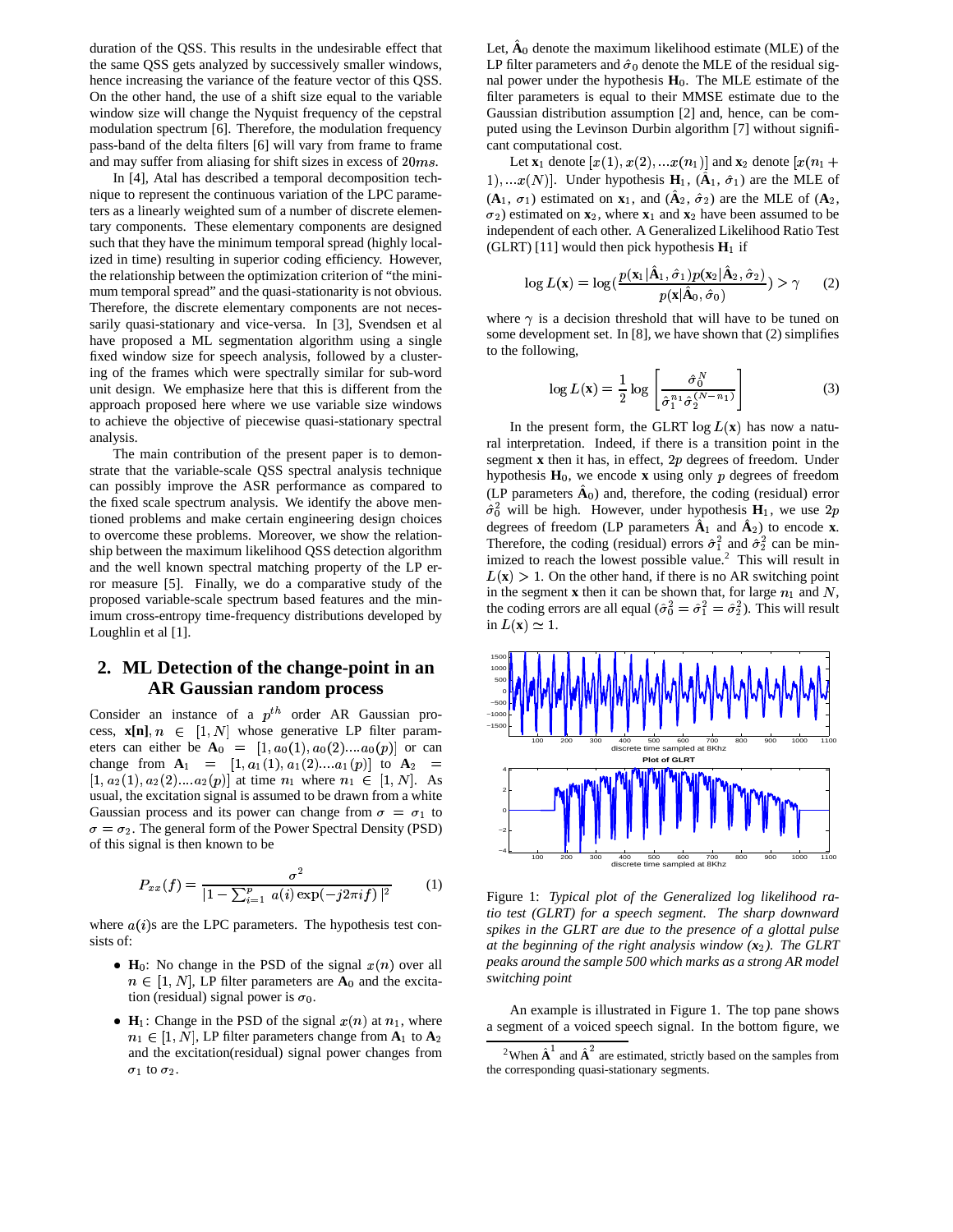plot the GLRT as the function of the hypothesized change over point  $n$ . Whenever, the right window i.e the segment  $\mathbf{x}_2$  spans the glottal pulse in the beginning of the window, the GLRT exhibits strong downward spikes which is due to the fact that the LP filter cannot predict large samples in the beginning of the window. However, these downward spikes do not influence our decision significantly as we are interested in large positive value of the GLRT to detect a model change over point. The minimum sizes of the left and the right windows are  $160$  and  $100$  samples respectively. This explains the zero value of the GLRT at the beginning and the end of the whole test segment. The GLRT peaks around sample 500 which marks a strong AR model switching point.

## **3. Relation of GLRT to Spectral Matching**

As is well known the LP error measure possesses the spectral matching property [5]. Specifically, given a speech segment **x**, let its power spectrum (periodogram) be denoted by  $\mathbf{X}(e^{j\omega})$ . Let the all pole model spectrum of the segment **x** be denoted as  $\mathbf{X}_0(e^{\jmath\omega})$ . Then it can be shown that the MMSE error  $\sigma_0^2$  of the LP filter estimated over the entire segment **x** is given by [5]

$$
\sigma_0^2 = \int_{-\pi}^{\pi} \frac{\mathbf{X}(e^{j\omega})}{\hat{\mathbf{X}}_0(e^{j\omega})} d\omega \text{ where,}
$$
 (4)

$$
\hat{\mathbf{X}}_0(e^{j\omega}) = \frac{1}{|1 - \sum_{i=1}^p a_0(i) \exp(-j2\pi i f)|^2} \quad (5)
$$

Therefore minimizing the residual error  $\sigma_0^2$  is equivalent to the minimization of the integrated ratio of the signal power spectrum  $\mathbf{X}(e^{j\omega})$  to its approximation  $\mathbf{\hat{X}}_0(e^{j\omega})$  [5]. Substituting (4) in (3) we obtain,

$$
\log L(\mathbf{x}) = \frac{1}{2} \log \frac{\left(\int_{-\pi}^{\pi} \frac{\mathbf{X}(\epsilon^{j\omega})}{\hat{\mathbf{X}}_0(\epsilon^{j\omega})} d\omega\right)^N}{\left(\int_{-\pi}^{\pi} \frac{\mathbf{X}_1(\epsilon^{j\omega})}{\hat{\mathbf{X}}_1(\epsilon^{j\omega})} d\omega\right)^{n_1} \left(\int_{-\pi}^{\pi} \frac{\mathbf{X}_2(\epsilon^{j\omega})}{\hat{\mathbf{X}}_2(\epsilon^{j\omega})} d\omega\right)^{N-n_1}}
$$
(6)

where,  $\mathbf{X}(e^{j\omega})$ ,  $\mathbf{X}_1(e^{j\omega})$  and  $\mathbf{X}_2(e^{j\omega})$  are the power spectra of the segments **x**, **x**<sub>1</sub> and **x**<sub>2</sub> respectively. Similarly  $\mathbf{X}_0(e^{j\omega})$ ,  $\hat{\mathbf{X}}_1(e^{j\omega})$  and  $\hat{\mathbf{X}}_2(e^{j\omega})$  are the MMSE  $p^{th}$  order all-pole model spectra estimated over the segments  $\mathbf{x}$ ,  $\mathbf{x}_1$  and  $\mathbf{x}_2$  respectively. Therefore,  $\mathbf{X}_0(e^{j\omega})$ ,  $\mathbf{X}_1(e^{j\omega})$  and  $\mathbf{X}_2(e^{j\omega})$  are the best spectral matches to their corresponding power spectra. One way of interpreting (6) is that it is a measure of the relative goodness between the best spectral match achieved by modeling **x** as a single QSS and the best spectral matches obtained by assuming **x** to consist of two distinct QSS, namely  $\mathbf{x}_1$  and  $\mathbf{x}_2$ . This is further explained as follows. If  $x_1$  and  $x_2$  are indeed two distinct QSS, then  $X_1(e^{j\omega})$  and  $X_2(e^{j\omega})$  will be quite different and  $\mathbf{X}(e^{j\omega})$  will be a gross average of these two spectra. In other words, the frequency support of  $\mathbf{X}(e^{j\omega})$  will be a union of those of the  $\mathbf{X}_1(e^{j\omega})$  and  $\mathbf{X}_2(e^{j\omega})$ .  $\mathbf{X}_1(e^{j\omega})$  and  $\mathbf{X}_2(e^{j\omega})$ , having  $p$  poles each, will match their corresponding power spectra reasonably well, resulting in a lower value of the denominator in (6). However,  $\hat{\mathbf{X}}_0(e^{j\omega})$  will be a relatively poorer spectral match to  $\mathbf{X}(e^{j\omega})$  as it has only p poles to account for the wider frequency support. Therefore we incur a higher spectral mismatch by assuming **x** to be a single QSS when in fact it is composed of two distinct QSS  $x_1$  and  $x_2$ . This results in the GLRT  $\log L(\mathbf{x})$  taking up a high value. Whereas if  $\mathbf{x}_1$  and  $\mathbf{x}_2$ are the instances of the same quasi-stationary process, then so is **x**. Therefore  $\mathbf{X}_1(e^{j\omega})$ ,  $\mathbf{X}_2(e^{j\omega})$  and  $\mathbf{X}(e^{j\omega})$  are nearly the same

with similar all-pole models, resulting in a value of the GLRT close to zero. The above discussion points out to the fact that the QSS analysis based on the proposed GLRT is constantly striving to achieve a better time varying spectral modeling of the underlying signal as compared to single fixed scale spectral analysis.

#### **4. Experiments and Results**

 $\int_0^{\infty} d\omega$  (1), this sometime resulted in the undesirable effect that (6) the same QSS gets analyzed by progressively smaller windows. We have used the GLRT L(**x**) in (3) to perform QSS spectral analysis of speech signals for ASR applications. We initialize the algorithm with a left window size  $W.L = 20ms$  and a right window size  $W = 12.5$ ms. We compute their corresponding MMSE residuals and the MMSE residual of the union of the two windows. Then, the GLRT is computed using (3) and is compared to the threshold. The choice of the threshold  $\gamma = 3.5$  was obtained by a visual inspection of the quasi-stationarity of the segmented speech signal as returned by the algorithm. The detected boundaries of the QSSs, using threshold  $\gamma = 3.5$ , can be found at our web-site. $3$  Realizing that the resulting segmentation corresponded to reasonably quasi-stationary segments, we adopted the threshold value  $\gamma = 3.5$  for all the experiments reported in this paper. In general, the ASR results are slightly sensitive to the threshold, although not in a huge way. If the GLRT is greater than the threshold  $\gamma$ , W L is considered the largest possible QSS and we obtain a spectral estimate using all the samples in W L. Otherwise,W L is incremented by INCR=1.25ms and the whole process is repeated until GLRT exceeds  $\gamma$  or W<sub>L</sub>L becomes equal to the maximum window size  $WMAX=60ms$ . The computation of a MFCC feature vector from a very small segment (such as 10ms) is inherently very noisy. <sup>4</sup> Therefore, the minimum duration of a QSS as detected by the algorithm was constrained to be  $20ms$ . Throughout the experiments, a fixed LP order  $p = 14$  was used. To avoid fluctuating Nyquist frequency of the cepstral modulation spectrum[6], a fixed shift size of  $12.5ms$  was used in the algorithm. As explained in the Sec-To alleviate this problem, the zeroth cepstral coefficient  $c(0)$ , which is a non-linear function of the windowed signal energy and, hence, of the window size, was normalized such that its dependence on the window size is minimized.

In order to assess the effectiveness of the proposed algorithm, speech recognition experiments were conducted on the OGI Numbers corpus. This database contains spontaneously spoken free-format connected numbers over a telephone channel. The lexicon consists of 31 words. Figure (2) illustrates the distribution of the QSSs as detected by the proposed algorithm. Nearly 47% segments were analyzed with the smallest window size of  $20ms$  and they mostly corresponded to short-time limited segments. However, voiced segments and long silences were mostly analyzed by using longer windows in the range  $30ms - 60ms$ . The short peak at 60ms is due to the accumulated value over all the segments that should have been longer than 60ms but were constrained by our choice of the largest window size.

Throughout the experiments, MFCC coefficients and their temporal derivatives were used as speech features. However, five feature sets were compared:

1. [39 dim. MFCC:] computed over a fixed window of length 20ms.

 $3$ http://www.eurecom.fr/ $\sim$ tyagi/segmentation.html

<sup>&</sup>lt;sup>4</sup>Due to very few samples involved in the Mel-filter integration.